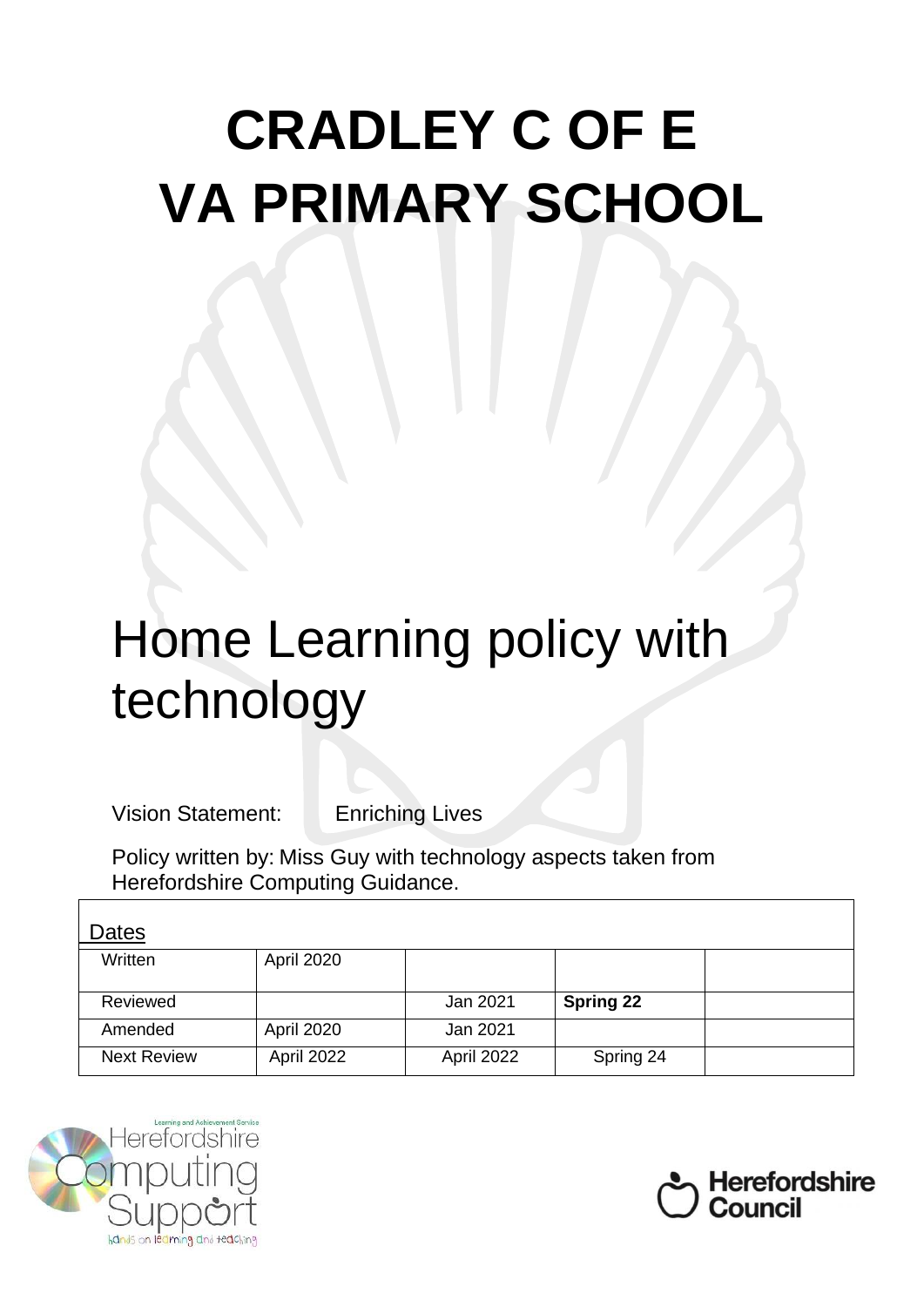# **Contents**

- 1. [Technology Policy & Rationale](#page-1-0)
- 2. Expectations
- 3. The responsibility of the teacher
- 4. The responsibility of the parent
- 5. Communication
- 6. [Education & Resources](#page-5-0)
- [2a Tapestry](#page-5-1)
- 2b Zoom [Video conferencing](#page-6-0)

[2c Content](#page-6-1)

- [7. Involving parents](#page-6-2)
- [8. Online safety & safeguarding](#page-7-0)
- 9. [User accounts and personal data](#page-8-0)
- [10. Parity of provision](#page-8-1)
- <span id="page-1-0"></span>11. Additional resources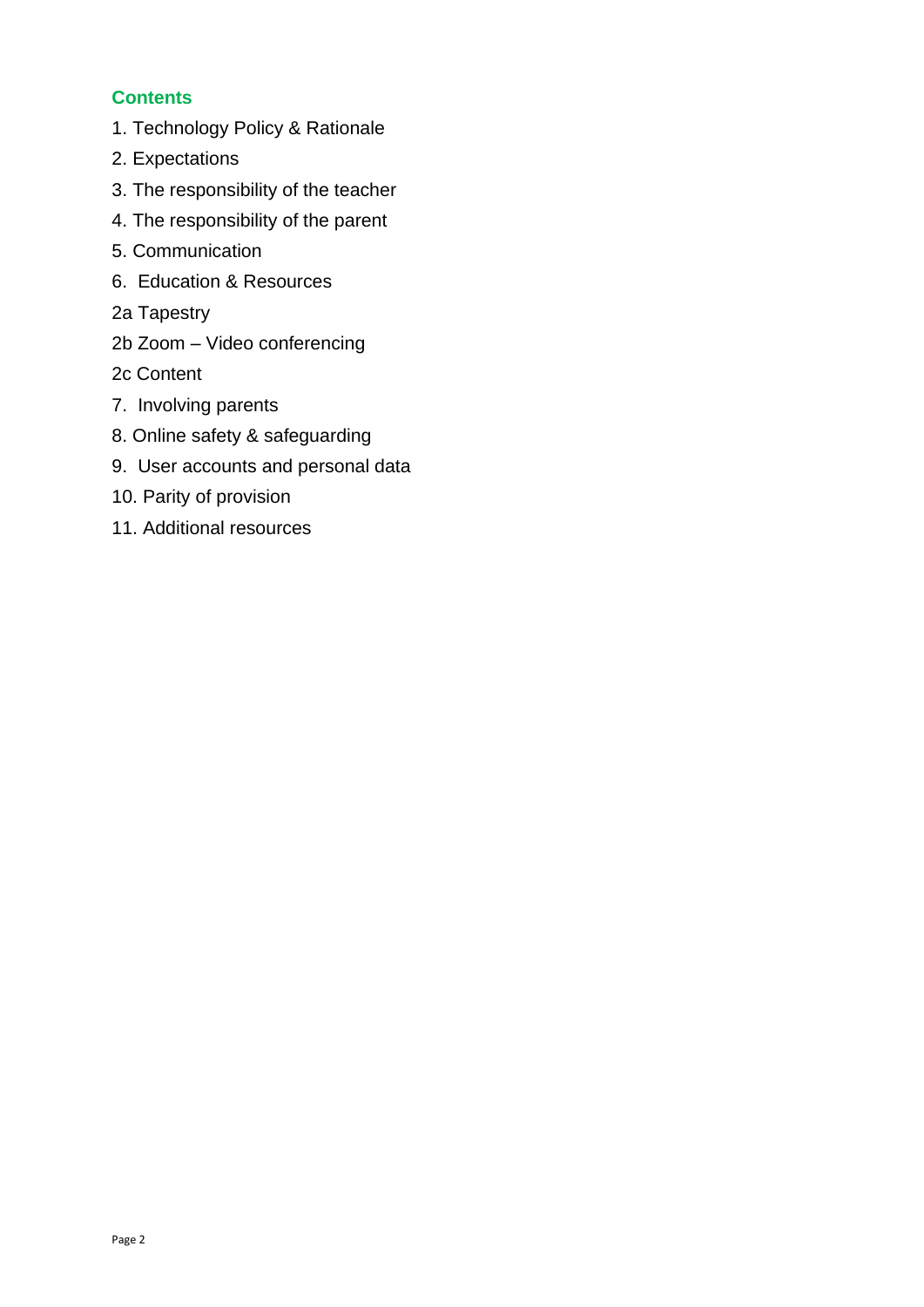# **1 Policy & Rationale**

#### **1a Why use technology for home learning?**

In so many areas of learning has the potential to extend possibilities, motivate children and to extend the audience. These are no less true for home learning when learning is possible in the normal way, at other times (COVID-19) technology may well become the main vehicle for learning. This is particularly the case when children, either as a group or as individuals cannot be present in school.

#### **1b Responsibilities, reviewing the vision and policy**

- This policy is reviewed every two years or more often if significant changes in technology or circumstance arise.
- This policy, and all revisions, is ratified by the governing body.
- This policy is formulated and monitored by the computing coordinator. The computing coordinator also leads on the two yearly review of the policy.
- The policy is based around what we consider to be the best technical solutions at the time of writing

#### **2. Expectations**

- This Home Learning Policy has been written in the light of the recent global emergency COVID\_19
- In event of a school closure relating to Covid 19 or for a period of longer than two days in other circumstances, the teachers and support staff will provide a range of suggested activities and learning tasks for children to carry out, and will undertake at least one online communication with the children each day, so to minimise the impact on their long-term progress.
- We value the support of parents/carers and we believe that this policy will be successful if there is a strong partnership between home and school which is reflected in the Home-School Agreement.
- We recognise that all children need leisure time and hope that our policy reflects a balance, so children can extend and consolidate their learning with parental support, while still allowing 'down time' for the whole family.
- Children should do what they can. Parents can only do what they can we do not expect parents to take on the role of a teacher. Enjoy spending some time together, try to balance school work and family time.
- The wellbeing of children should be the main focus for parents and making sure that they maintain healthy relationships with their child should be their first priority. If the work being set by teachers is not meeting this criteria the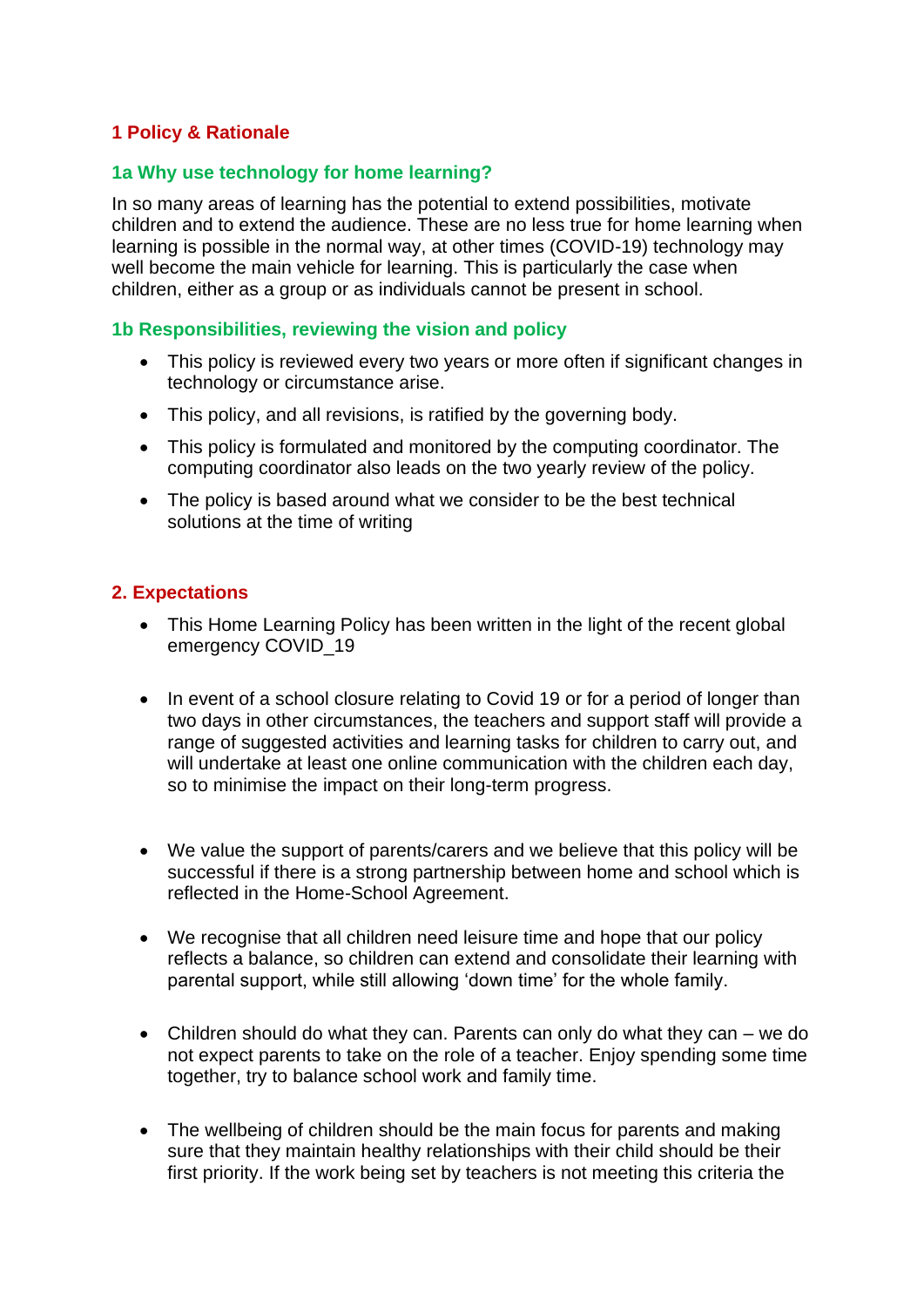parent must communicate this with the school via Tapestry as a matter of urgency.

- We will teach a planned and well-sequenced curriculum so that knowledge and skills are built incrementally, with a good level of clarity about what is intended to be taught and practised in each subject so that pupils can progress through the school's curriculum
- We have selected Seesaw as a digital platform for remote education provision that will be used consistently across the school in order to allow interaction, assessment and feedback.
- We will make sure staff are trained and confident in its use.
- A range of learning tasks will ensure that children who do not have access to the computer or internet will not be disadvantaged. However, you will need email to access the work. We will also provide laptops or iPads to children who are not able to access the work due to a lack of technology. We can apply to the Government for extra wifi data if needed too.
- We will use online exercise books on Seesaw so that work can be celebrated immediately.
- We expect parents to make sure children are uploading their work, via Seesaw each dayso that we can monitor and support all children during this time.
- Parents must refer to our e-safety policy and make sure their child is abiding by this through this period. This is the parent's responsibility but school are able to support with this if needed.

#### **3. The responsibility of the teacher**

- On all school days the staff will provide English and Maths activities each day of an appropriate length to the year group eg. You would expect a child in Year 6 to receive more work than a child in Year 3.
- The remote education provided will be equivalent in length to the core teaching pupils would receive in school and will include both recorded or live direct teaching time, and time for pupils to complete tasks and assignments independently. T

The amount of remote education provided will be, as a minimum: Key Stage 1: 3 hours a day on average across the cohort, with less for younger children • Key Stage 2: 4 hours a day

- All home learning tasks should be designed to ensure that students are able to consolidate their learning and make progress. In many cases, this will involve opportunities for them to be creative, include an element of choice and develop areas of interest to them. It should be recognised however, that tasks should be meaningful and relevant, enabling students to improve their learning.
- The nature of the task will vary considerably and can range from completion of short activities (such as completing worksheets) to extended tasks. Where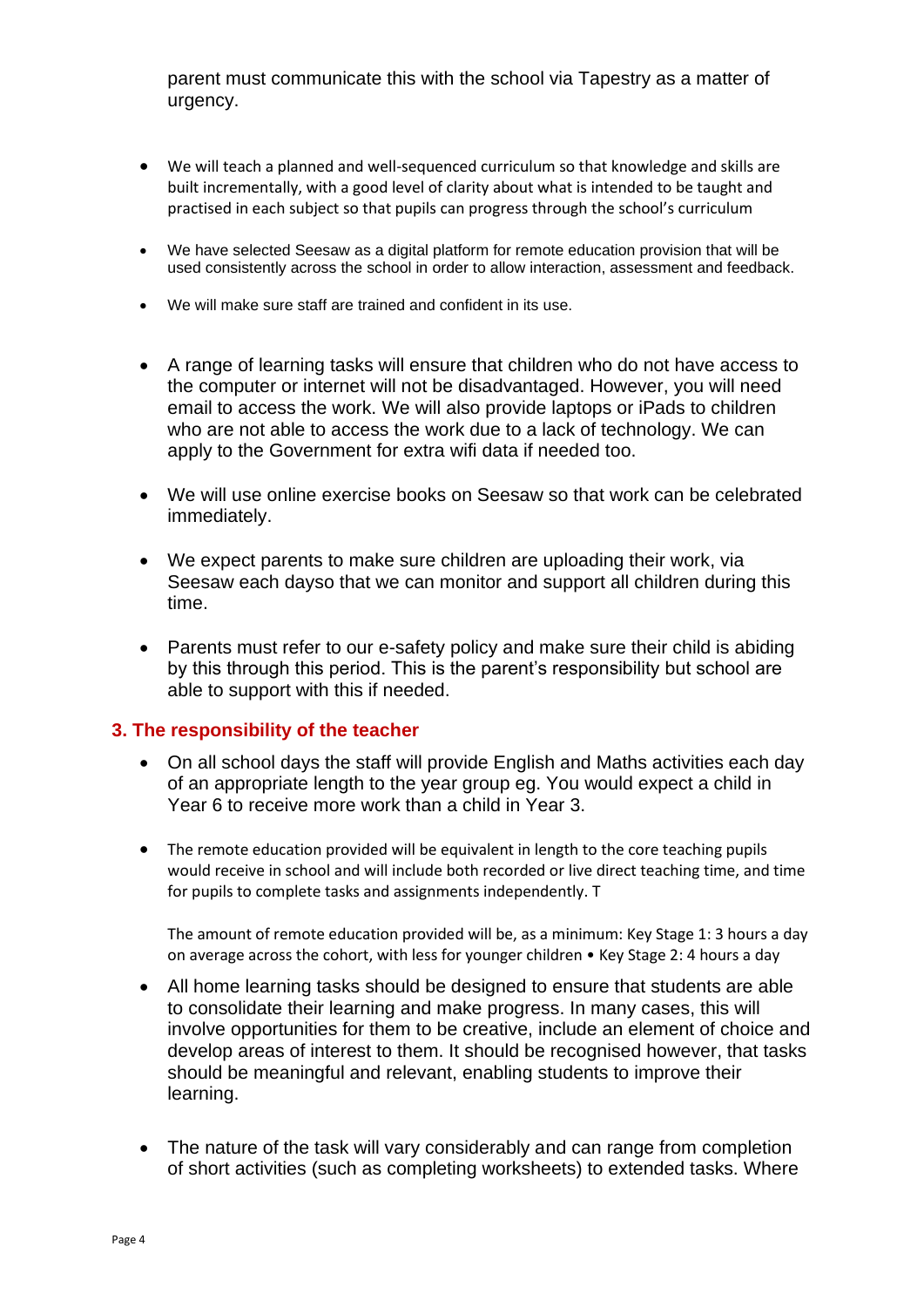extended tasks are set over a number of weeks these should be broken down into a series of smaller steps for students to complete which should be communicated to students as appropriate

- Teachers will post work onto Seesaw, we will be continually reviewing this process for how well it works for teachers and parents.
- In addition to English and Maths teachers will set work relating to topic, so that children's learning across curriculum continues, with tasks aimed at ensuring that children acquire some of the key knowledge that we teach in school. For example, learning the 7 continents, drawing a world map to label them or writing a poem about the journey of a raindrop in the water cycle or creating a timeline with pictures to plot key events during the Tudor Era.
- Teachers will share strategies to teaching different things, for example spellings as they see necessary.
- We will try and support children across the school with a social time once a week. This will be through Zoom communication tools.
- Parents are expected to make sure their child is getting exercise each day in line with government guidelines that children have 60 minutes of activity each day and suggestions for how to do this will be shared by the PE coordinator

#### **4. The Responsibility of the Parent**

We expect parents to take an interest in their child's home learning and encourage them to complete it to the best of their ability. The following guidelines are offered to support parents in establishing good routines for home learning.

• Encourage students to find a suitable comfortable and quiet place for completing home learning task, ideally an area that has a table. This area should be free of distraction such as TV, phones, etc.

• Establishing a regular routine every weekday for home learning time. This will be helpful in setting up good habits.

• Use Tapestry to communicate with teaching staff re any issues including home learning.

• Access Seesaw to check that home learning has been set and if it is completed by the deadline.

• •Parents must refer to our e-safety policy and make sure their child is abiding by this through this period. This is the parent's responsibility but school are able to support with this if needed.

#### **5. Communication**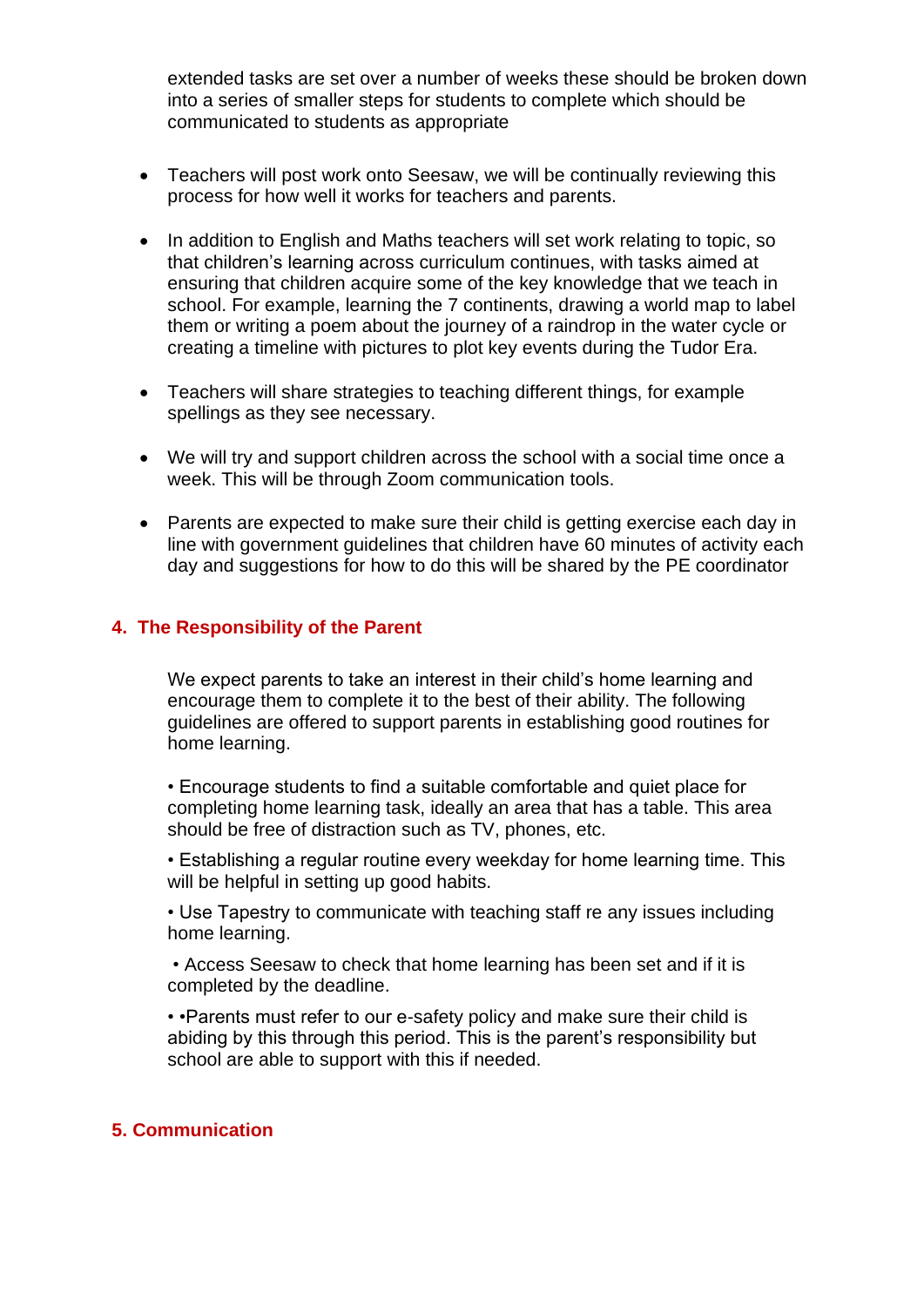- We welcome communication to teachers for help with work or other matters required via Tapestry.
- Teachers will reply to notes at a time convenient to them, but parents cannot expect a reply outside of working hours.
- In an emergency, the school is always here to support you and your family. Please do not hesitate to contact us in the case of an emergency. We will always do our best to help.

#### <span id="page-5-0"></span>**6. Technology & Resources**

- We use technology in a profitable way. We are clear that technology at home is not just a replacement for activities that might take place in school in more traditional ways: teachers plan for appropriate and value added activities drawing on what tech is good at.
- Appropriate training and support in home learning and tech is provided for staff.
- Timescales are usually longer for home based tasks and teachers' expectations are adjusted accordingly.
- "Marking" takes on a new meaning and different forms with digital. Marking standards and expectations are set with this in mind.
- Not all home learning is screen based in order to achieve a healthy balance.
- Support is provided for parents, where appropriate to help them understand how they can best support their children and how to adjust their own expectations.

#### <span id="page-5-1"></span>**2a Seesaw**

Our main **content management / workflow system** throughout the school is Seesaw.

- Seesaw is used routinely **in the classroom during the school** day:
	- o Share this work of the children with their parents/caregivers.
- In addition to all of that, **as a home learning tool** we use Seesaw to:
	- o Provide a versatile "homework" tool allowing meaningful tasks to be carried out at home.
	- $\circ$  "Flip" the classroom by allowing preparation for learning to be undertaken first at home (eg background ready, responding, gathering photographs, internet resources, responses from family members) and sending them digitally into school.
	- o Allow each child to interact, exchanging work and comments, only with the teacher
- In addition to all of that, **as a home learning tool** we use Tapestry to:
	- o Provide an essential communication tool.
	- o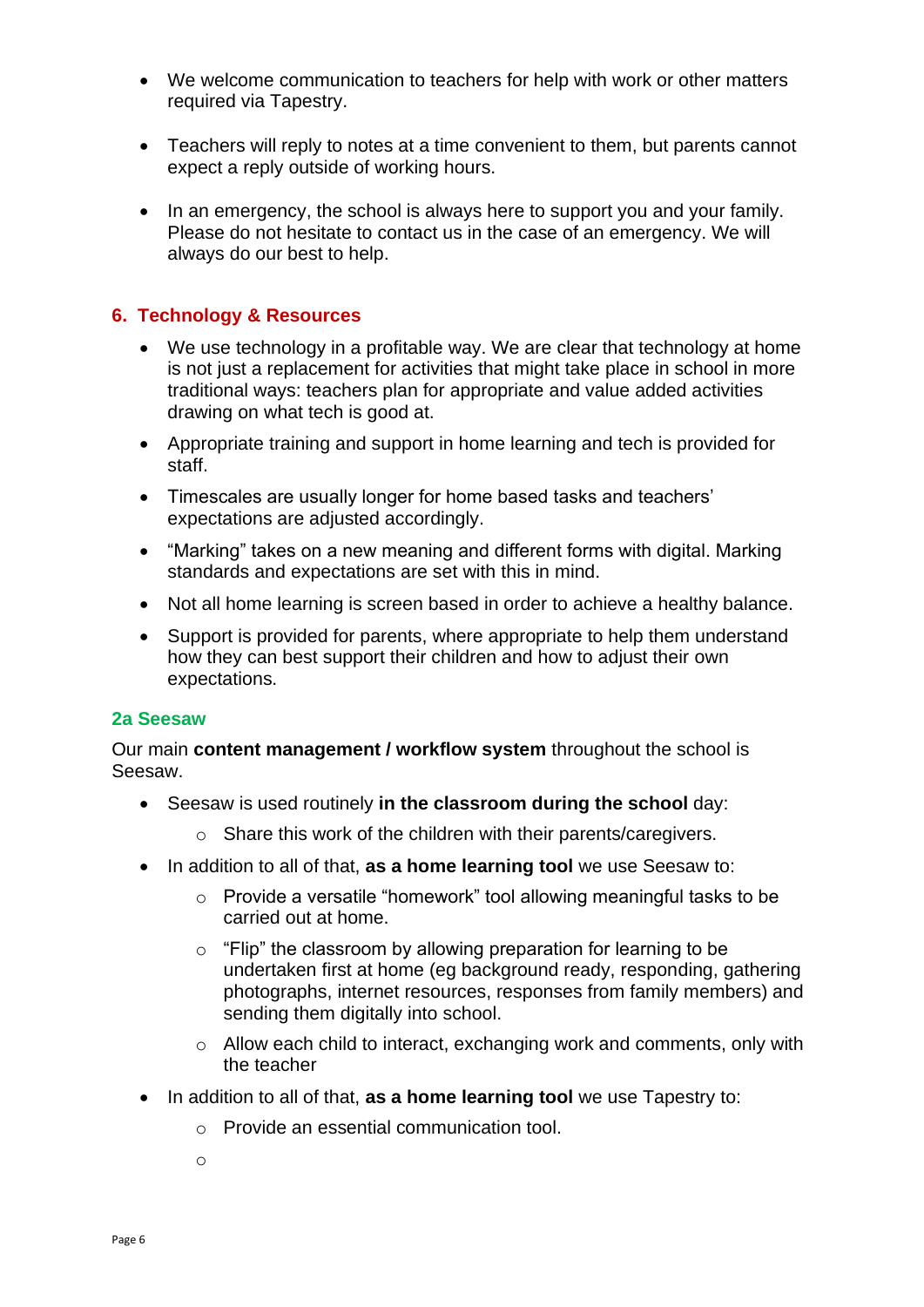# <span id="page-6-0"></span>**2b Zoom – Video conferencing**

We have chosen to use Zoom for controlled and supervised interaction between children because it offers a hassle free, easily setup and managed environment.

Teachers make their own decisions about how best to use it with their own classes but broadly it is used:

- To play online quizzes and play games together .
- To provide a platform where children can exchange and share ideas live
- To enhance wellbeing and mindfulness for children who will not otherwise see their friends.
- <span id="page-6-1"></span>• As a tool for staff meetings, parents meetings, governor meetings

# **2c Content**

Content is drawn from the content providers we use normally in school. An example of these are:

- Real PE
- Hamilton Trust
- Tara Maths
- Talk for Writing
- Twinkl
- Education City

## <span id="page-6-2"></span>**7. Involving parents**

- In line with the terms and conditions of online platforms we obtain parental consent for all online tools we use in school.
- We do this once a year / as children enter the school by obtaining blanket consent.
- We ask parents to take an active role in the oversight of their children's learning at home.
- We help to facilitate this by encouraging them to use Seesaw to share work created by their child.
- We use Tapestry to maintain online conversations with parents.
- Parents are able to respond to group messages, however for matters which need more privacy are asked to create a new thread between themselves and the teacher.
- Parents and teachers should like a comment to show that they have read it. This does not necessarily mean they like what has been written.
- Where video conferencing takes place we ask parents to oversee this.
- If children wish to take part in their own conferences it is essential that this is done by the parent from an account they have created. It is even more important that these are overseen by parents.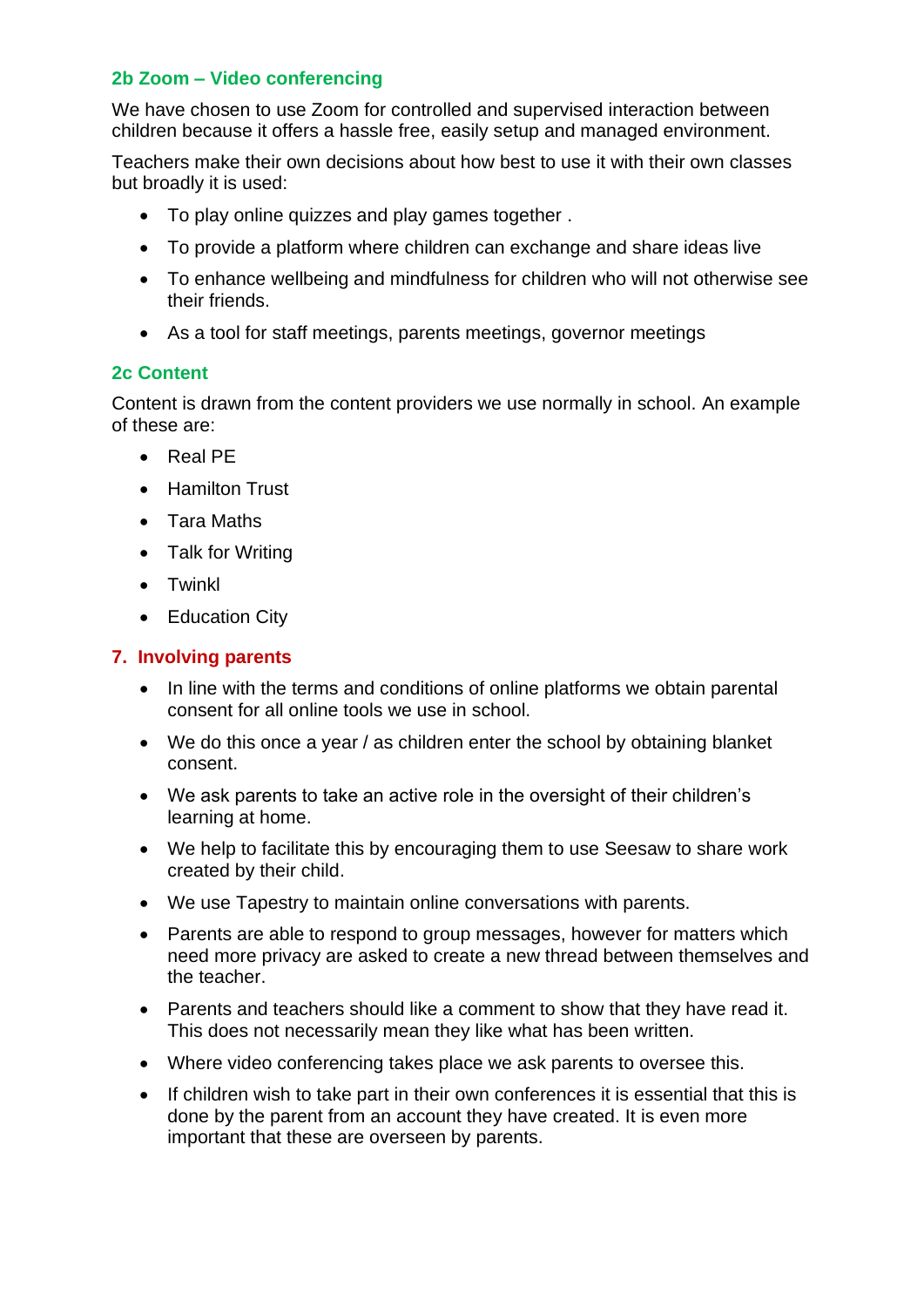• We initiate conversations with parents on the subject of access to technology at home to try to ensure equity of provision (see below).

# <span id="page-7-0"></span>**8. Online safety & safeguarding**

- All online activity is undertaken in school within the parameters of our online safety policy which can be found on the school website
- Similarly Safeguarding is an important consideration in all we do, this extends to home learning.
- Teachers use only official school email accounts and are encouraged only to use school equipment.
- We recognise that home learning may bring with it extra opportunities to be vigilant about safeguarding. For example, video conferencing can provide an insight into home situations. Safeguarding concerns are reported according to our policy.
- Children are encouraged to report any concerns they may have to a member of staff.
- Teachers regularly discuss with children the importance of keeping passwords secure and secret, we recognise that this is especially important beyond the protection of the classroom.
- Children are reminded about taking breaks from screens and the dangers of overuse.
- Equally, teachers are encouraged to set their own parameters around when they are available online. It is made clear to parents that they will not always be so.
- Children are reminded about camera, microphone and device security and about privacy controls on devices.
	- o [NCSC Guidance on security of cameras](https://www.ncsc.gov.uk/guidance/smart-security-cameras-using-them-safely-in-your-home)
	- o [NCSC Securing devices](https://www.ncsc.gov.uk/guidance/securing-your-devices)
- Teachers remind children of the rules that apply when taking part in a video call and about etiquette. These are revised at the start of every session:
	- $\circ$  Children must be appropriately dressed and in an appropriate room
	- o Everyone needs to wait their turn to speak (perhaps put hands up, teachers should consider muting pupil's devices)
	- $\circ$  Consider what is in the background
	- o Be aware of open mics and cameras
	- o "classroom standard" behaviour is expected
- All use of technology affords opportunities for online safety discussions; this is no less true of technology at home.
- Unsupervised one to one tuition is not permitted in order to protect both the child and the adult.
- Acceptable use policy guidelines (see our Online Safety Policy) apply equally with remote learning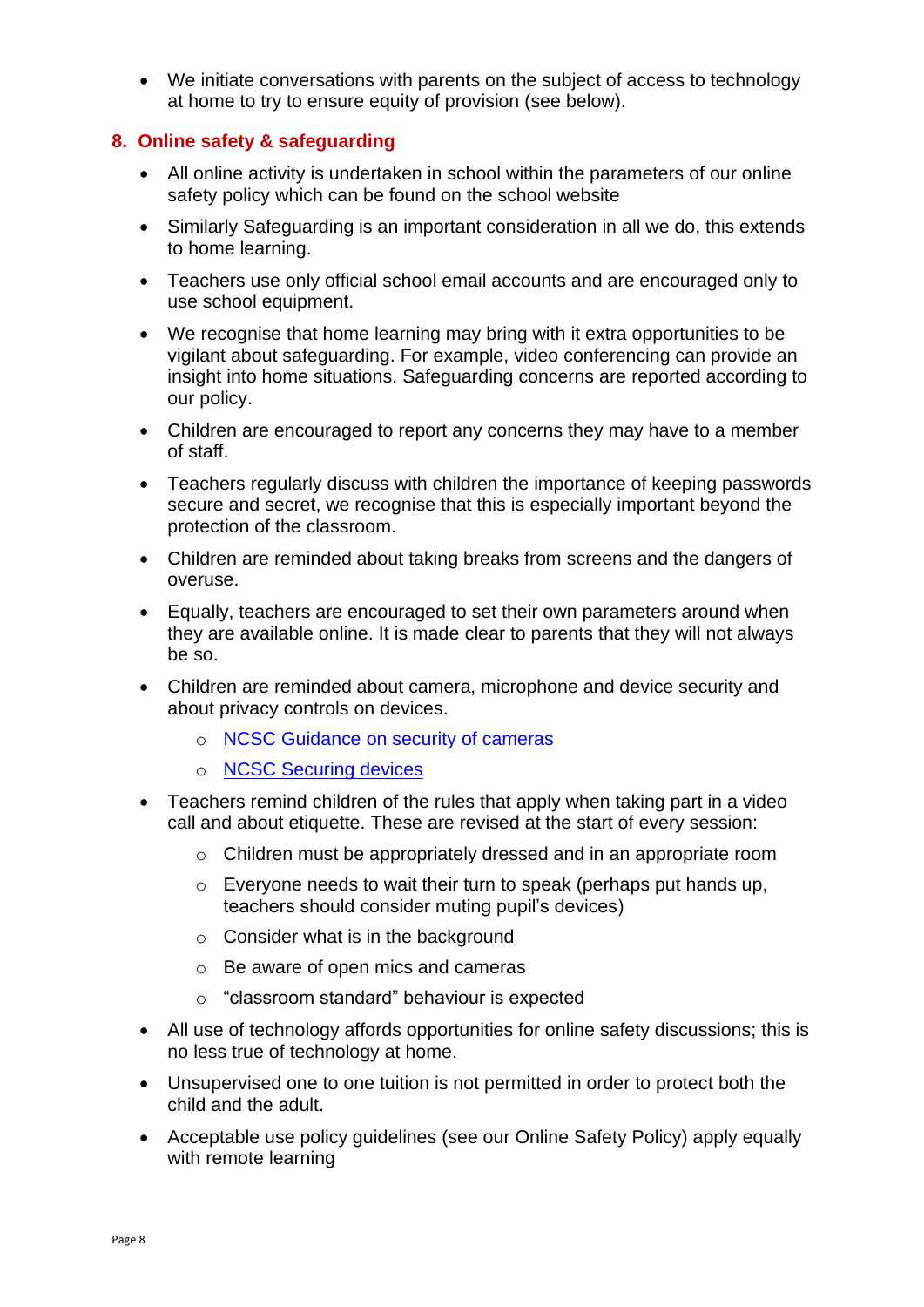- Teachers may record video sessions and make these available to children after checking (it can be a valuable support tool for some children to be able to watch explanations repeatedly). Where this takes place it is made clear from the outset that this is happening.
- Expectations are made clear to children about not sharing such recordings further, and that they will be kept only for as long as is necessary.
- Children are not permitted to record live video sessions.
- Teachers keep a record of when recordings were made and who participated in them.

#### <span id="page-8-0"></span>**9. User accounts and personal data**

• We use Education City and TT Rockstars and children are given "account codes" in this way children need only these to sign in and can see only their own work. Children also have personal home learning codes for Seesaw.

#### <span id="page-8-1"></span>**10. Parity of provision**

- We are clear that inequality of home provision of technology is not used as a reason for the majority not to use it.
- Older devices which we no longer use routinely in school are discretely offered to children for home use.
- Teachers engage parents in conversations about what is possible with tech at home.
- We have a named point of contact in school for children / parents to approach over technical provision at home.
- Conversations with parents also touch on connectivity, broadband and payment plans. We are keen that vulnerable parents understand the implications of working with video files, for example, outside of an unlimited data plan on mobiles.

# **11. Additional resources which may be helpful**

Online learning resources EYFS Free resources:

<https://www.bbc.co.uk/bitesize/topics/zcqqtfr> <https://www.bbc.co.uk/cbeebies/shows/alphablocks> <https://gabigames.co/numberblocks> <https://www.bbc.co.uk/iplayer/group/b08bzfnh>

KS1 and KS2 Online resources:

Times table Rockstars – <https://ttrockstars.com/>